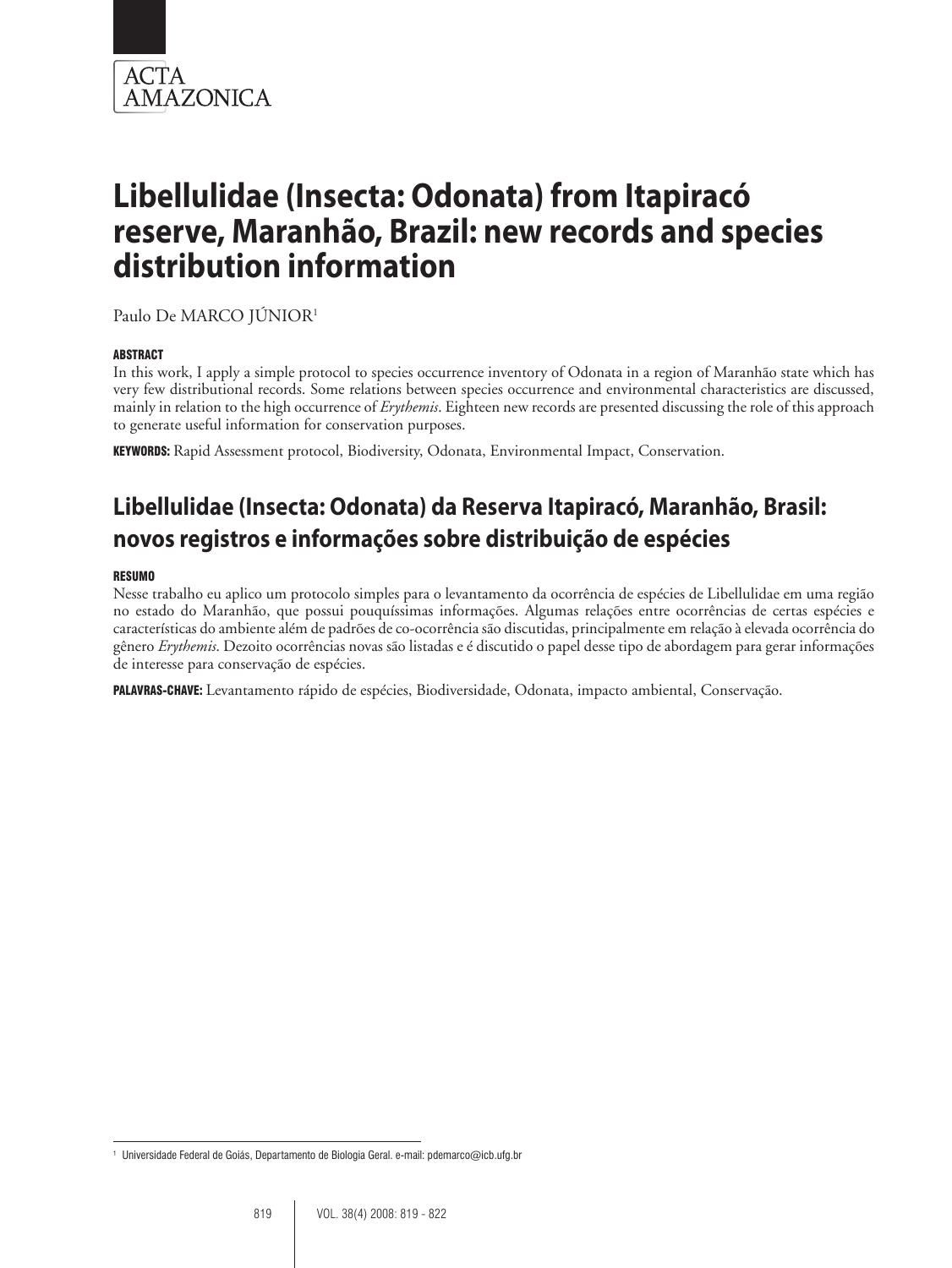

Libellulidae (Insecta: Odonata) from Itapiracó reserve, Maranhão, Brazil: new records and species distribution information

In this paper I present the results of a survey in an area at Itapiracó, Maranhão, Brazil, that was a reserve invaded by homeless people. This survey was made mainly to=acquire biogeographic data in an area with very few studies in Odonata and with great possible relevance to conservation. In a recent revision**,** De Marco & Vianna (2005) showed that the state of Maranhão has very scarce distributional information about its odonate fauna. However, a very rich fauna is expected in this region due to its biogeographical affinity both to Brazilian northeastern fauna in arid climates as well as to its Amazonian components.

The Itapiracó state reserve area (-2.524218 S,-44.206094 W, location in decimal degree format) is located on the São Luís island with a tropical warm semi-humic climate=and an annual precipitation close to 1800mm (Nimer, 1989). The vegetation of the area includes a variety of palm tree formations mainly dominated by burity (*Mauritia vinifera*) and juçara (*Euterpe oleraceae*) near rivers, bordered by cerrado and restinga systems (Rebêlo & Silva, 1999).

Four main systems were observed at Itapiracó which helps understand the alterations of the odonate community: natural regeneration areas, temporary pools, lakes/impoundments**,** and streams. Regeneration areas (RA) surrounded almost all the forested areas of the reserve and are characterized by the presence of *Vismia* spp. In most of the area**,** the *Vismia* individuals do not surpass 1-1.5m in height, but it is difficult to establish whether this is a result of a recent regeneration event or the poor condition of the sand soil. Temporary pools (TP) should be easy to find in the entire area in August, soon after the dry season ("Estiagem") begins. This area had intense direct human use and the passage of people and coachbuses which usually leave deep furrows in the soil**,** that appear to increase with heavy rains and become pools for a relative long time. I observed many-temporary pools in the regeneration areas. A dammed stream (DAM)**,** nearly 10x15m**,** is one of most important habitats for the odonate there, at least based on their abundance. This small impoundment was densely occupied by *Nymphea* aff. *ampla* and was surrounded by gramineae on one side and by secondary vegetation on the other. Besides this dam, I once visited a lake (L) with little aquatic vegetation surrounded by grass. Streams with wetlands (WET) are normally densely occupied by Jussara (*Euterpe oleraceae*), Babaçú (*Orbygnia* spp) e Carnaúba (*Copernicia prunifera*) in the region. These areas are usually shaded and bordered by complex vegetation. Macrophytes may be present, but in general they are of minor importance compared to grass. The streams studied were one shaded by forest (SF) and another used by the local community as a swimming pool (SS).

For two days in August 2000, I made an Odonata inventory at those areas described above from 10:00 to

12:00 hr. This inventory was made with the aid of 12 local community members with capture effort limited to the use of one insect-net (i.e.only one collector in the field at a time), totalling 4 collector**-**hours**.** Time was divided among habitats in direct relation to the abundance of new records. When no new species was observed at a site we would move to another place. Some species were not captured but=were recorded only if the identification was unequivocal (e.g. *Brachymesia herbida* Gundlach, 1889). In these cases it was marked as an observation in the result section.

The identification of species was made by comparing them with specimens in the collection deposited at the Laboratorio de Ecologia Teórica e Síntese (LETS/UFG) and with the use of keys at the generic level and descriptions (Montgomery, 1940; Borror, 1942; Borror, 1945; Garrison, 1990; Carvalho & Calil, 2000; Costa *et al.*, 2002). All Odonata scientific names used are based on the synonymic list of Garrison (1991).

The observations and captures were made with emphasis on Libellulidae, as many of the other families can pass easily unnoticed in the vegetation (e.g. Coenagrionidae) or=may not have been active from 10:00 to 12:00 hr (e.g. some Aeshnidae and Gomphidae). Although other species are cited here, this methodology is primary efficient for the analysis of patterns in the community of Libellulidae present:

*Brachmesia herbida*: A single immature individual observed at RA and a mature observed at DAM.

*Diastatops obscura* (Fabricius, 1775): Occurred in DAM and WET.

*Erythemis plebeja* (Burmeister, 1839): common in DAM not observed in other sites; many males defending territories.

*Erythemis carmelita* (Williamson, 1923): commom in DAM, observed mainly perched in the higher vegetation 2-5m above the water. At least two individuals observed with this behaviour.

*Erythemis peruviana* (Rambur, 1842): commom in DAM, some males defending territories.

*Erythemis vesiculosa* (Fabricius, 1775): Common in RA, feeding or pattrolling very near the soil over the vegetation (maximum 1m above soil).

*Erythrodiplax basalis* (Kirby, 1897): Very frequent in WET, rare in DAM and SW. Many males were observed perched on vegetation and few possible females observed in the RA.

*Erythrodiplax fusca* (Rambur, 1842): single individual captured at DAM.

*Erythrodiplax media* Borror, 1942: several individuals defending territories in DAM and L.

*Erythrodiplax paraguayensis* (Förster, 1905): observed perched at lake margin (L) and DAM.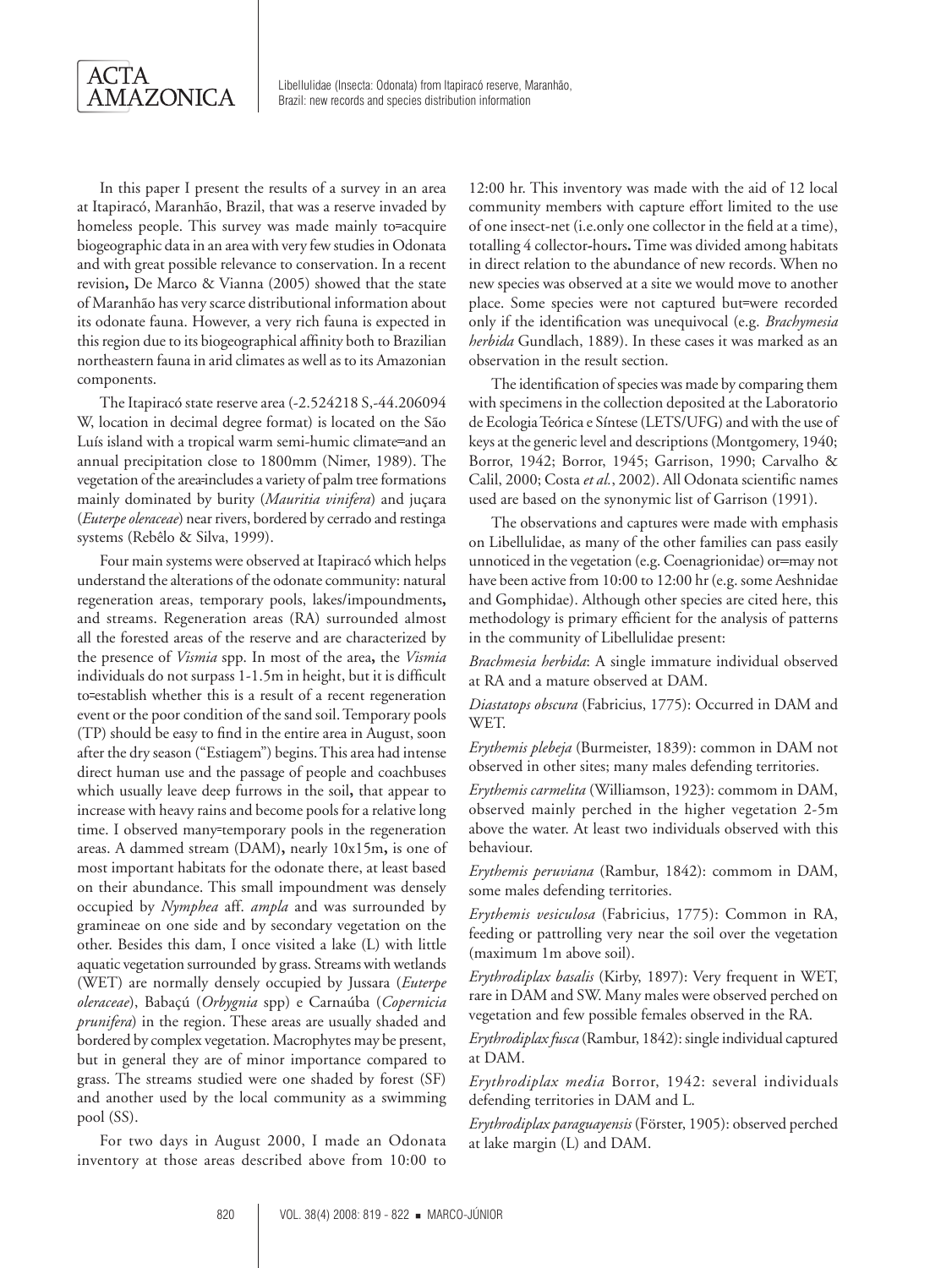

*Miathyria marcella* (Selys *in* Sagra 1857): Many small aggregation of 10 to 20 individuals observed at RA.

*Micrathyria ocellata dentiens* Calvert, 1909: Defending territory in DAM.

*Micrathyria pseudeximia* Westfall, 1992: defending territory in DAM and L.

*Nephepeltia phryne* (Perty, 1834): a single individual was captured inside the Forest near a trail. Apparent a near-mature male foraging.

*Orthemia ambinigra* Calvert, 1909: Frequent in TP and WET. Rarer than *O. discolor* in RA and DAM.

*Orthemis discolor* (Burmeister, 1839): Often observed at trails and RA, TP. In WET it was observed defending territory. Also observed near DAM and L. This species was frequntly observed defending territory agains *O. ambinigra*.

*Perithemis lais* (Perty, 1834): Frequent in DAM and L. Male defending territory and many copulation events observed.

*Zenithoptera anceps* Pujol-Luz, 1993: Commom in WET but also occurred at DAM.

Species of Zygoptera, not properly sampled by my sampling methods were:

*Neoneura* (Protoneuridae): Found perched in lower stems at the margin of SF. Very common.

*Hetaerina sanguinea* Selys, 1853 (Calopterygidae): Found in higher stems of grass at SW.

*Ischnura fluviatilis* Selys, 1876 (Coenagrionidae): Found in L, DAM and rare at WET.

An analysis of conservation value is mostly based on distributional records of faunal elements, with well determined geogaphic locations (Humphries *et al.*, 1995; Winston & Angermeier, 1995). However, De Marco & Vianna (2005) observed that there are many distributional records with information as imprecise as "Brazil", or "Maranhão" or "Amazon". These broad geographical units do not properly describe the distribution for a conservation biogeography approach, however**,** it provides some information that could

be useful in some other analysis. Here I apply the restrictive criteria which considers only distributional records by which we could determine the geographical (latitude/longitude) position directly from the bibliographic or collection information, or indirectly by georeferencing the information about collection locality. This is the same criteria used on a recent literature compilation of odonate distribution by De Marco & Vianna (2005) which=recorded the presence of eight species in Maranhão (Table 1). We increased this list in 17 species**,** with samples from just one locality. This is an important picture of the present knowledge of Brazilian biodiversity and the obvious need for biodiversity inventories with focus on "white-spots" (areas with low amount of information on biodiversity).

The first aspect of this assemblage of odonate species that must be noted is the richness of *Erythemis* species. From the total of eigth species registered in Brazil (De Marco & Vianna, 2005) four were observed in a single lentic water body. This poses an interesting question about the possible coexistence of those species in respect to the current niche theory (Vandermeer, 1972; Alley, 1982). One possibility is that these species present a resource partition on ecological space that can allow its coexistence. They are similar in size**;** and general behavioural observations of *E. plebeja* (De Marco *et al.*, 2002) or *E. peruvianna* (De Marco *et al.*, 2005) do not suggest any clear distinction of areas for male territorial defence. Another possibility, perhaps more reasonable, is that this is an non-equilibrium system strongly affect by dispersal-colonization effects. All these species had larger biogeographical distributions and appear to have high dispersal capabilities. A more detailed study is necessary to reveal whether those species have persistent populations here or are affected by some process similar to the ecological drift conceptualized by Hubbell (2001).

In some other libellulid genera**,** it is common to find co-occurring species as *Erythrodiplax* and *Micrathyria* (De Marco & Latini, 1998; Ferreira-Peruquetti & De Marco, 2002; De Marco *et al.*, 2005). These genera are important

|  |  | Table 1 - Records of Odonata species in Maranhão state that present geographic position information based on a literature review of 217 published articles. |
|--|--|-------------------------------------------------------------------------------------------------------------------------------------------------------------|
|  |  |                                                                                                                                                             |

| Species                 | Municipality          | Latitude | Longitude | Literature reference       |
|-------------------------|-----------------------|----------|-----------|----------------------------|
| Diastatops obscura      | São Luis do Maranhão  | $-2.583$ | $-44.283$ | Montgomery (1940)          |
| Micrathyria ocellata    | <b>Goncalves Dias</b> | $-3.667$ | $-45.783$ | Santos (1949)              |
| Micrathyria pseudeximia | Timon                 | $-5.094$ | $-42.836$ | Costa et al. (2002)        |
| Uracis fastigiata       | Rosário               | $-2.934$ | -44.235   | Costa & Santos (1997)      |
| Uracis imbuta           | Imperatriz            | $-5.516$ | -47,45    | Costa & Santos (1997)      |
| Uracis imbuta           | Rosário               | $-2.934$ | -44.235   | Costa & Santos (1997)      |
| Uracis siemensii        | Santa Luzia           | $-2.583$ | $-44,283$ | Costa & Santos (1997)      |
| Zenithoptera anceps     | Santa Luzia           | $-2.583$ | $-44.283$ | Pujol-Luz & Fonseca (1997) |
| Zenithoptera anceps     | Imperatriz            | $-5.516$ | $-47,450$ | Pujol-Luz & Fonseca (1997) |
| Zenithoptera lanei      | São Luís do Maranhão  | $-2,583$ | $-44,283$ | Pujol-Luz & Fonseca (1997) |